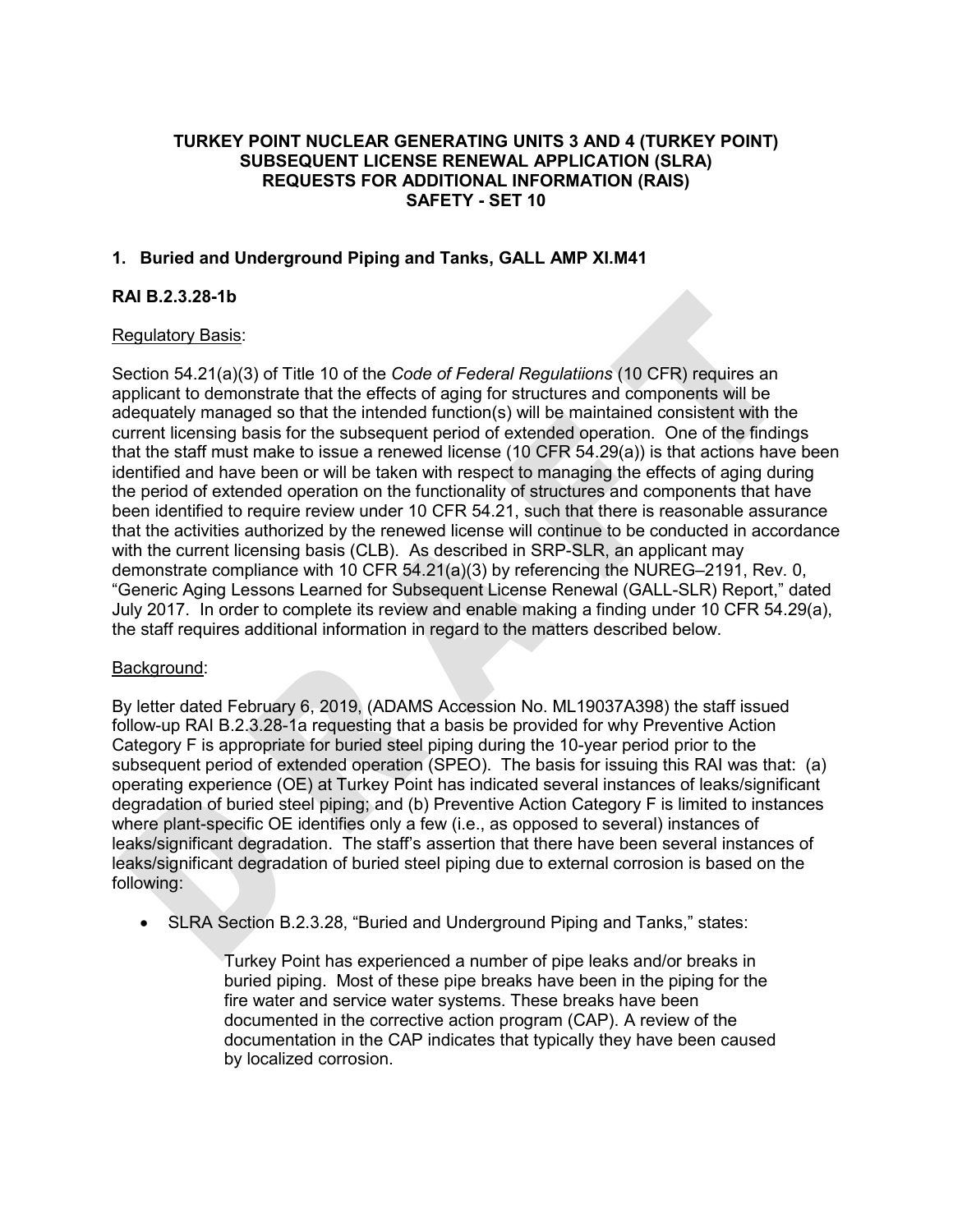• During the audit the staff noted that: (a) several leaks and locations of localized external corrosion have occurred in buried service water and fire water system piping; (b) an action report (AR) from 2008 documents that corrosion of buried carbon steel piping is a known problem at the station; and (c) the Structures Monitoring program basis report documents that groundwater/soil at Turkey Point is aggressive with chlorides greater than 500 parts per million (ppm), which indicates an aggressive groundwater/soil classification.

Follow-up RAI B.2.3.28-1 was responded to by letter dated March 6, 2019, (ADAMS Accession No. ML19070A113). Each of the ARs that were cited by the staff in the OE audit report (ADAMS Accession No. ML18183A445) were addressed. For several of the ARs which identified leaks, the response states that the buried piping is not within the scope of subsequent license renewal (SLR) and is therefore not related to the Buried and Underground Piping and Tanks program. The overall conclusion stated in the response was that: (a) there has not been significant degradation and only one minor leak was identified; and (b) no additional inspections beyond those currently planned are required for buried steel piping during the 10-year period prior to the SPEO.

#### Issue:

The response to follow-up RAI B.2.3.28-1a focused on addressing each of the ARs that were cited by the staff in the OE audit report. The staff has two issues with the response:

1. The staff does not agree with the claim that leaks/degradation in out-of-scope buried piping are not relevant to the Buried and Underground Piping and Tanks program. In-scope piping would be just as susceptible to degradation as out-of-scope piping unless a technical justification is provided for why the two are not representative of each other (e.g., similar material composition, degradation mechanisms, coatings, environmental conditions, age of installation, operational history of cathodic protection if installed). GALL-SLR Report Aging Management Report (AMP) XI.M41 states:

> If cathodic protection is not provided for any reason, the applicant reviews the most recent 10 years of plant-specific operating experience (OE) to determine if degraded conditions that would not have met the acceptance criteria of this AMP have occurred. This search includes components that are not in-scope for license renewal if, when compared to in-scope piping, they are similar materials and coating systems and are buried in a similar soil environment.

Although cathodic protection will be installed at least 7 years prior to the SPEO, AMP XI.M41 clearly establishes the purpose of using plant-specific operating experience related to buried components that are not in-scope.

2. The response addressed each of the ARs listed in the OE audit report; however, this listing of ARs was not intended to be an exhaustive list documenting all instances of buried piping leaks/degradation at Turkey Point. The staff's review of operating experience spans approximately 10 years, not the entire life of the plant. The staff also notes that corrosion of buried carbon steel piping was known to be an issue in 2008